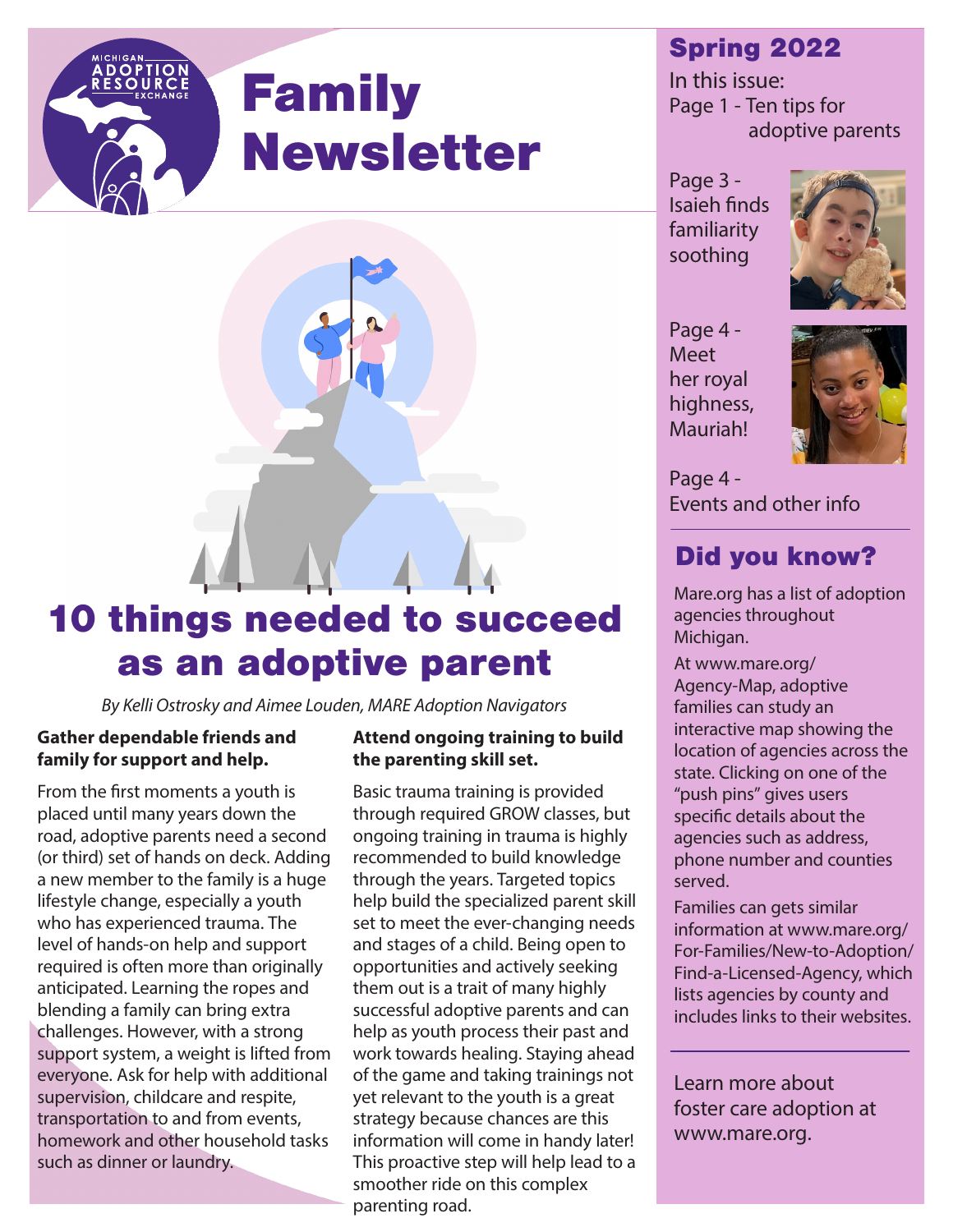#### **Engage in post-adoption supports.**

Who can help navigate school situations and extra learning supports? Assist with medical coverage questions? Bounce ideas for trauma informed parenting strategies? Post-adoption support programs, that's who! Across Michigan, local communities offer numerous programs to assist with post-adoption. Whether it's an in-person or online support group or community, a virtual group catered to your family's dynamics, specific case management needs and much more. Locating these supports and resources early on is a stress saver.

#### **Grow relationships with other foster and adoptive families.**

The saying goes, "no one gets it" like another adoptive parent! Social supports will need to evolve and change after adoption. This is because traditional parenting wisdom isn't always wise in an adoptive household. Trauma-informed approaches are often worlds apart from the advice of a well-meaning best friend or grandparent. Adoptive parents enter into a new culture, one which requires specialized support and friendships. These can be cultivated with other parents who are walking the same path and building their family through adoption. Having an online and in-person adoptive community to feel seen, heard and supported can really make a positive difference.

#### **Build flexibility into work and family life.**

Foster youth frequently have



above average educational, social, medical or emotional needs. There will be an increase in needed communications with school, medical and mental health staff and other providers. It can be helpful to have a stay-at-home parent, a parent with a part-time job or flexible schedule and a willingness to change existing overscheduled routines. For parents who don't have a flexible work schedule, secondary care providers such as trusted friends, relatives or paid child care providers can assist when unexpected events arise. Some additional strategies to consider would be applying for family and medical leave when needed or pursuing remote work opportunities.

#### **Sign up youth for clubs, sports or organizations.**

Developing interests, skills and strengths helps youth with physical and social growth. In addition, emotional health is improved through a sense of self, belonging, independence and working as part of a group or team. Time developing these skills also gives some needed space for everyone to recharge. Learning what clubs, sports or organizations are available in the community is something parents can do prior to adopting. Many foster youths

do best with less competitive and more individual-focused sports or clubs such as swimming, bowling, art and scouts.

#### **Expand educational knowledge, resources and flexibility.**

School can be a tough place for a foster youth – from navigating friendships to processing and expressing emotions, interacting with authority figures and keeping track of and completing assignments. Diagnoses may be present such as learning disabilities, ADHD, mood disorders, specific health care needs or more. Some youth may need extra educational supports such as a 504 plan, a behavior plan and/or an Individualized Education Program (IEP). Others may need alternative education placements, a hybrid schedule, a trauma-focused school or homeschooling. Many organizations are available to help with these types of educational supports.

#### **Locate and navigate financial assistance programs.**

Adopted youth have many programs available to assist with ongoing needs. Many adopted children qualify for assistance with physical, mental or emotional conditions. Services offered can include things such as orthodontic coverage, durable medical equipment, tutoring, summer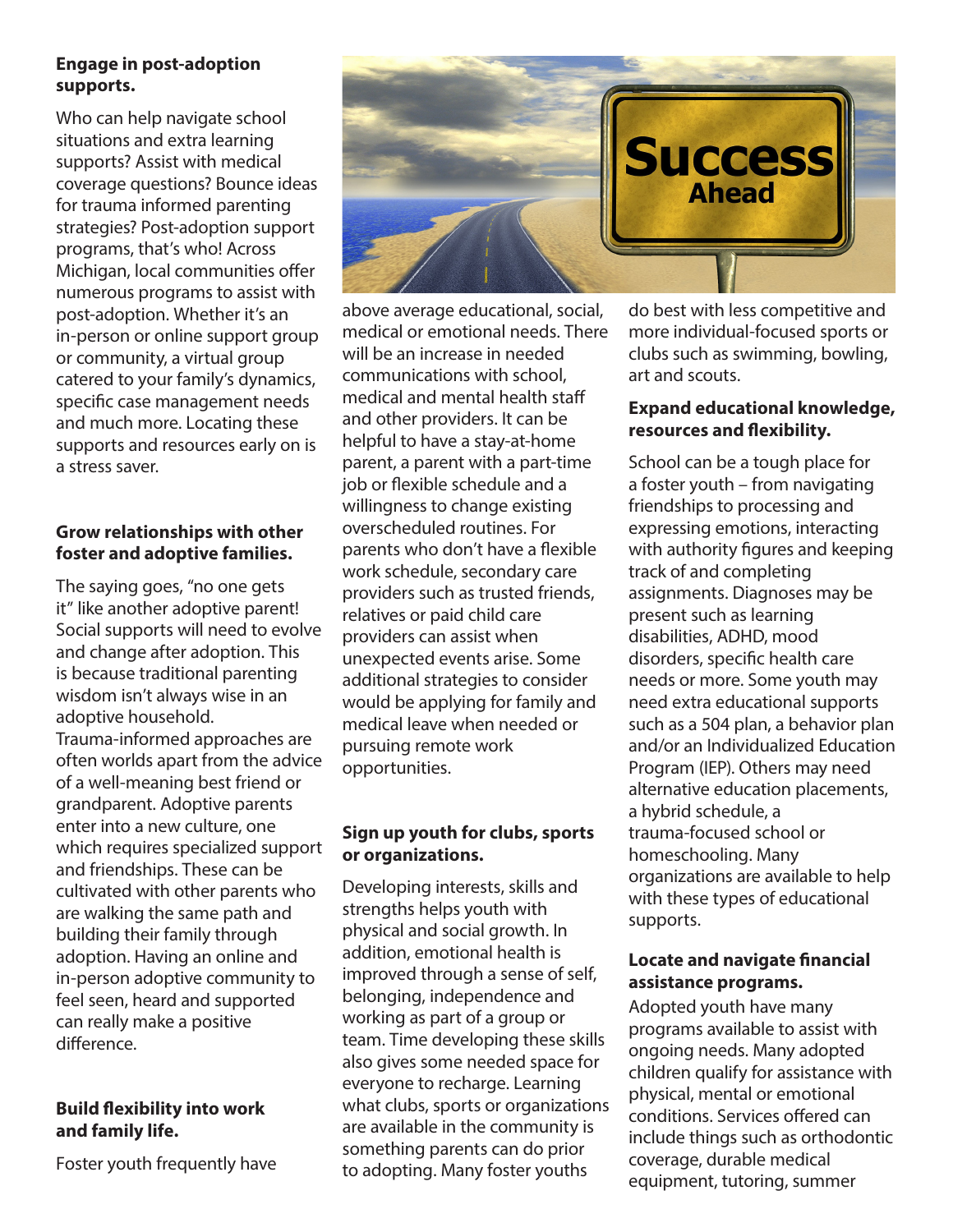camp and respite care. In addition, older youth are often eligible for grants geared towards youth transitioning into adulthood. Learning about these offerings in advance of the need can help make for an easier time with application and navigation of these programs.

#### **Identify trauma-informed providers.**

Medical and emotional support professionals who understand the specific needs of the youth and adoptive family are an absolute must. Support agencies and other experienced adoptive parents can assist in making recommendations for providers of all types: therapists, respite providers, parenting coaches and physicians experienced in working with foster and adoptive families. There is no one-size-fits-all approach, but professionals with specialized trauma training and experience are an invaluable resource.

#### **Focus on self-awareness and self-care.**

When adopting a youth, there will be ups and downs as in any parenting journey. However, the intensity and frequency can be different from what many first-time or biological parents experience or what the media portray. It is necessary to dig deep and understand one's own past, culture, traumas, upbringing, needs and triggers as these factors can heavily influence a parent's approach and effectiveness. Youth often have a strong loyalty to their biological families. It is good to

build awareness and understanding of this since it is a common trigger for families. Adoptive families should be open to having appropriate discussions (based on age and situation) with their adopted children and should never belittle biological families. Additional parenting duties reduce time parents have to recharge, so incorporating self-care and building individual identity and interests such as what a parent enjoyed prior to adoption should be an intentional focus.

*If you'd like more information about the resources discussed in this article, call the Michigan Adoption Resource Exchange at 800-589-6273 and ask to talk to a MARE adoption navigator.*

# Isaieh finds joy in the soothing simplicity of familiarity

Isaieh is quite a thinker, dreamer and doer.

After all, he wishes to bring Mr. Potato Head and stuffed animals to life, and he wants to become a cartoon character. Maybe Isaieh would be Mickey Mouse because he dreams of traveling to Florida. Perhaps he'd be Emmet from the Legos movies since Isaieh is a Master Builder, and building things with Legos is one of his favorite activities.

If he can't bring characters to life, maybe Isaieh would create them after his wish to become a robot builder comes true. "He likes learning how things work and taking things apart to see how they work," says one of his close adults.

Even without French fries and mac 'n cheese on Isaieh's list of favorite foods, his preferred choices still reveal a kids' dream come true including toast and jelly, chocolate milk, Sour Patch Kids, meat sauce and applesauce.

His wishes and dreams get even bolder and better when it comes to a future forever family. Isaieh wishes for a family who'll play games, play outside and have fun together because "I like to play and have fun," he wants others to know.



*Isaieh (C010340)*